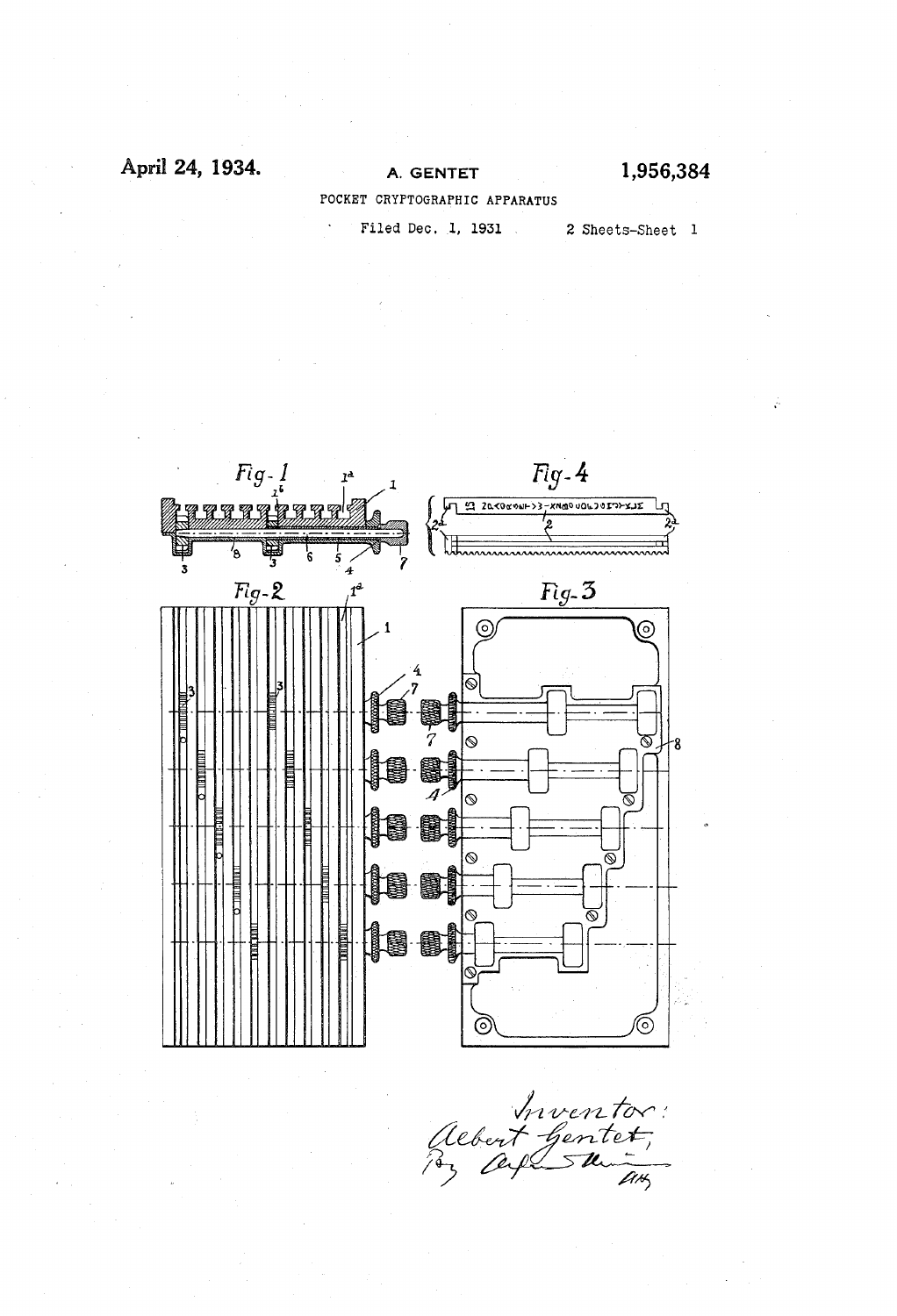### April 24, 1934.

1,956,384

POCKET CRYPTOGRAPHIC APPARATUS

Filed Dec. 1, 1931

2 Sheets-Sheet 2